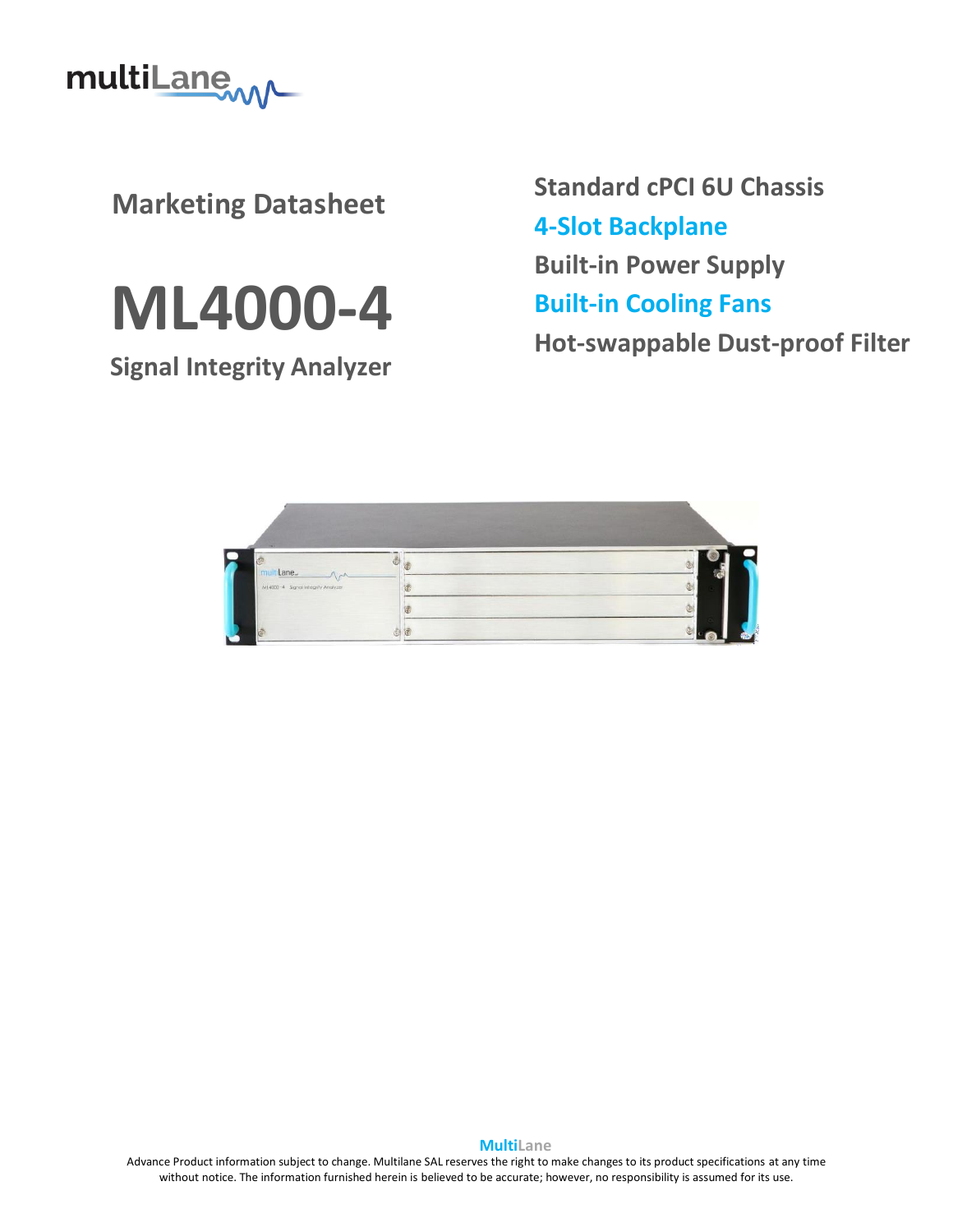

| <b>Specification</b>                     |                                                                                                     |
|------------------------------------------|-----------------------------------------------------------------------------------------------------|
| Number of Slot                           | 4 Slots                                                                                             |
| Dimensions (mm, W x H x D)               | 440.3 x 100.2 x 283.0                                                                               |
| Dimensions w/o foot pads (mm, W x H x D) | 440.3 x 88.7 x 283.0                                                                                |
| Weight                                   | $\leq$ 10 kg (without modules)                                                                      |
| <b>Output Power</b>                      | 250W                                                                                                |
| <b>Operation Temperature Range</b>       | 5 °C - 70 °C                                                                                        |
| <b>Operation Humidity Range</b>          | 20 % - 80 %                                                                                         |
| AC Input                                 | 100 - 240 Vac, 6.3 A, 50/60 Hz                                                                      |
| <b>DC Output</b>                         | +5 V, 16.0 A<br>+12 V, 16.0 A<br>+12 V, 16.0 A<br>$-12$ V, 0.8 A<br>+3.3 V, 16.0 A<br>+5 Vsb, 2.5 A |
| Compatible Module                        | ML4025, ML4039 Family, etc.                                                                         |
| <b>Cooling Fan Bearing</b>               | 1-Ball & 1-Sleeve Bearing                                                                           |
| Cooling Fan Speed                        | 3800 RPM                                                                                            |
| Cooling Fan Airflow (Max.)               | 27.9 CFM                                                                                            |
| Cooling Fan Noise Level                  | 34.0 dB(A)                                                                                          |



#### **MultiLane**

Advance Product information subject to change. Multilane SAL reserves the right to make changes to its product specifications at any time without notice. The information furnished herein is believed to be accurate; however, no responsibility is assumed for its use.